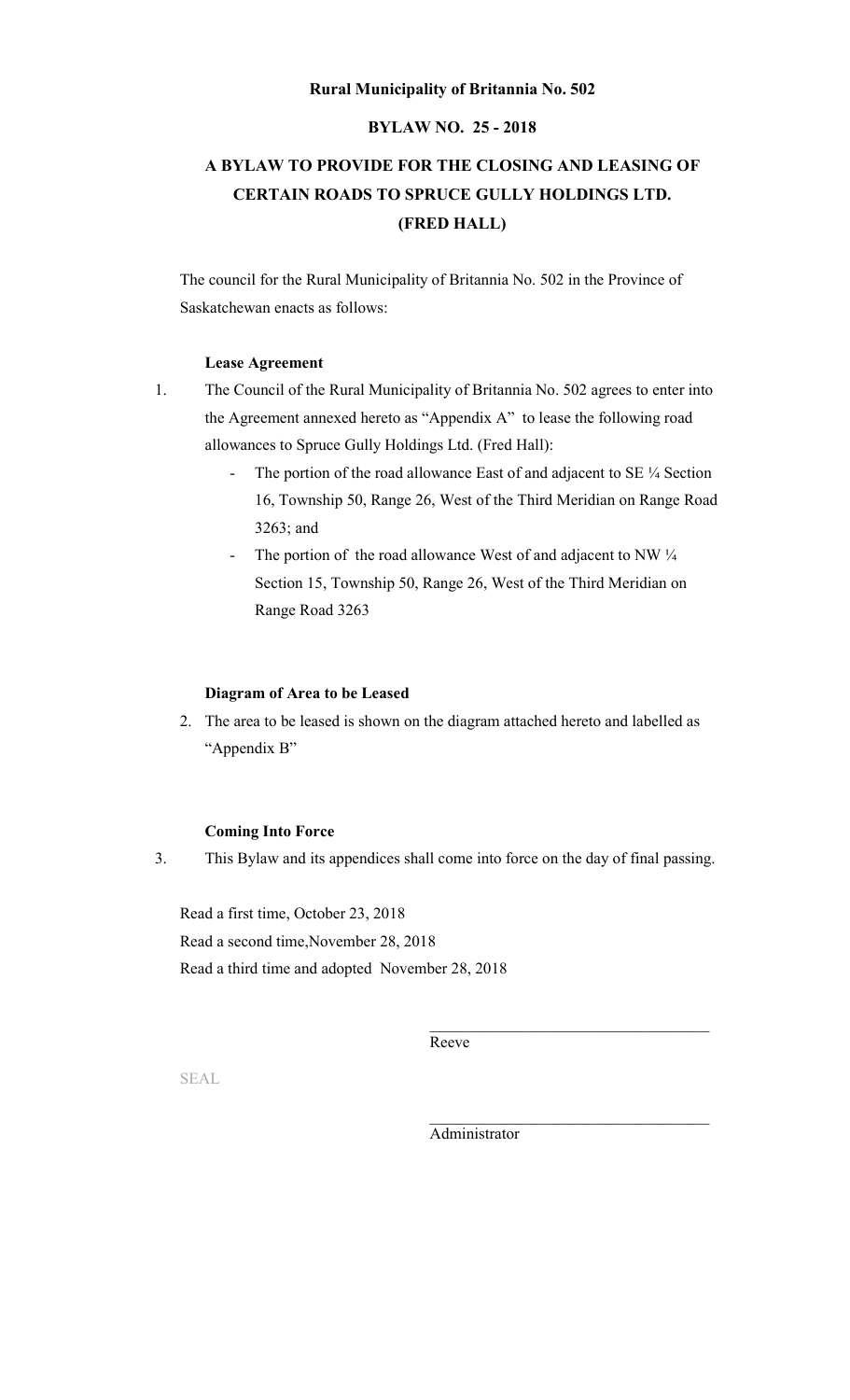# **The Rural Municipality of Britannia No. 502 Land Lease Agreement Appendix A to Bylaw 25-2018**

This Agreement made in duplicate this  $\qquad \qquad$  day of  $\qquad \qquad$ , 2018.

BETWEEN: The Rural Municipality of Britannia No. 502 Hereinafter called "*the Municipality*"

# OF THE FIRST PART

# - AND -

Spruce Gully Holdings Ltd. (Fred Hall) of P.O. Box 843, Lloydminster, SK S9V 1C2 hereinafter called *"the Lessee"*

# OF THE SECOND PART

WHEREAS the Municipality agrees to lease to the said Lessee, subject to the terms and conditions hereinafter set forth, the following roads:

The portion of the road allowance East of and adjacent to SE 1/4 Section

16, Township 50, Range 26, West of the Third Meridian on Range Road 3263; and

The portion of the road allowance West of and adjacent to NW  $\frac{1}{4}$ Section 15, Township 50, Range 26, West of the Third Meridian on Range Road 3263

NOW THIS INDENTURE WITNESSETH AS FOLLOWS:

- 1. In consideration of the premises and of the rents, covenants and agreements herein reserved and contained on the part of the Lessees for a term of 5 years to be computed from November 28, 2018 and from thence for the next ensuing and fully to be complete and ended on November 27, 2023, unless sooner terminated in the manner hereinafter provided.
- 2. The lessees covenant and agree with the Municipaltiy to:
	- a) Pay the Municipality a rental fee of \$15.00 at the time of the signing of the lease document and recognizes that the \$15.00 rental fee is comprised of and based upon a \$10.00 administration fee and a rental amount of \$1.00 for each year of the five year term of the Agreement.
	- b) Pay the Municipality for the actual costs of advertising which may be carried out in order to provide notice of the intent of Council to close and lease the said road allowances.
	- c) Keep indemnified and save harmless the municipality against all claims of every nature whatsoever for damages arising out of leasing of the said highway to the lessees, or out of their use of same, including all costs incurred in defending any action which may be brought against the municipality with respect to any such claim;
	- d) Take such measures as the Council may from time to time in writing direct for the control and elimination of the said highway of noxious weeds as defined in the *Noxious Weeds Act*;
	- e) That they will not assign this lease or sublet any portion of the said highway, the implied provision contained in Section 13 of *The Landlord and Tenants Act* being hereby expressly negatived;
	- f) That the Lessees further covenant that they will use the said portion of the highway only for the purpose of grazing and cultivations;